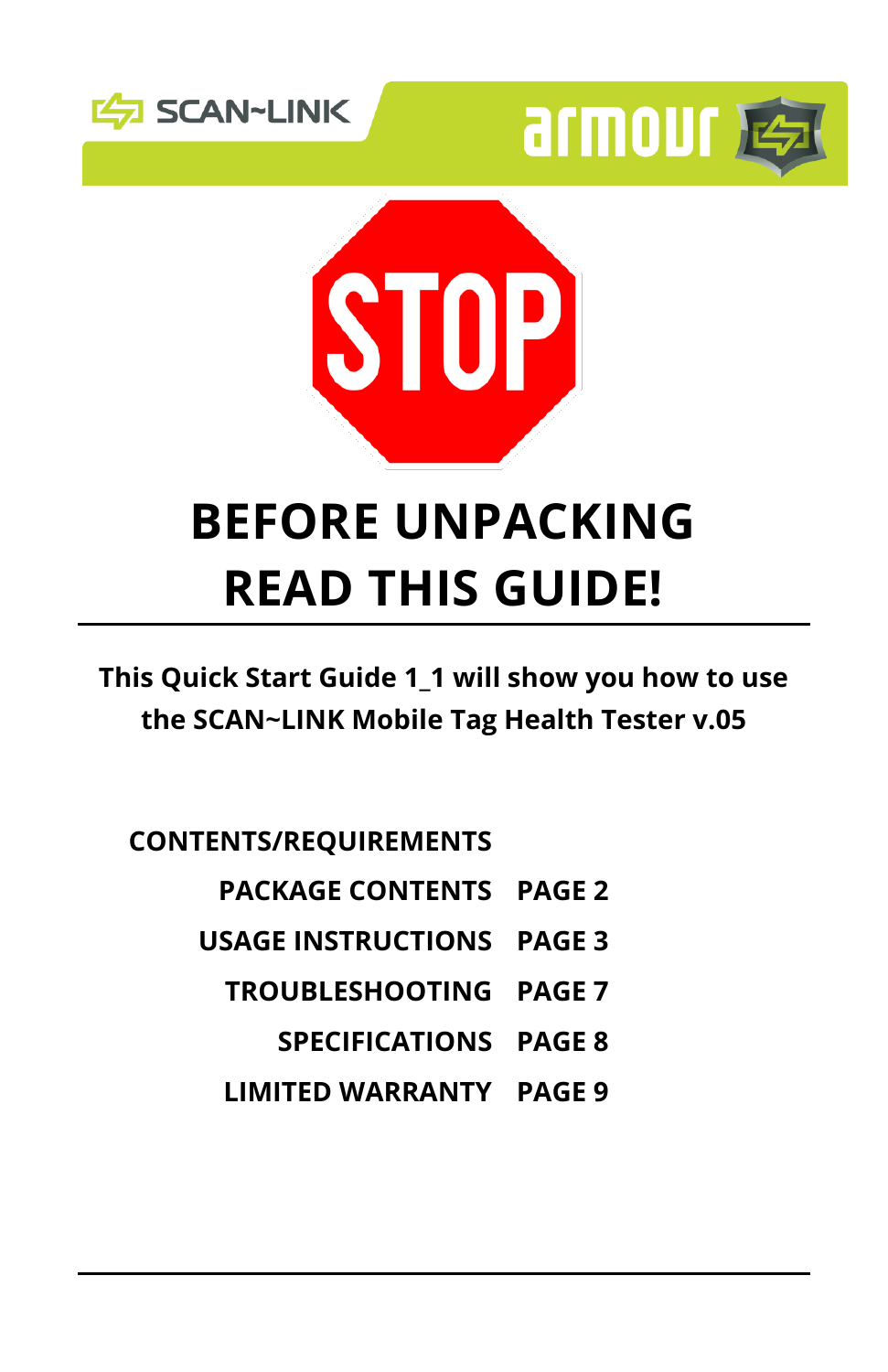## **PACKAGE CONTENTS:**



SCAN~LINK

Mobile Tag Health Tester

with 5V 4A Power Supply

and Touchscreen Tablet

# **EQUIPMENT/ MATERIALS REQUIRED:**

A 120VAC wall outlet

## **SERIAL NUMBERS (MACs)**

**Write these down now before installing:**

**Mobile THT 00 : 1C : 2C : XX : XX : XX : XX : XX**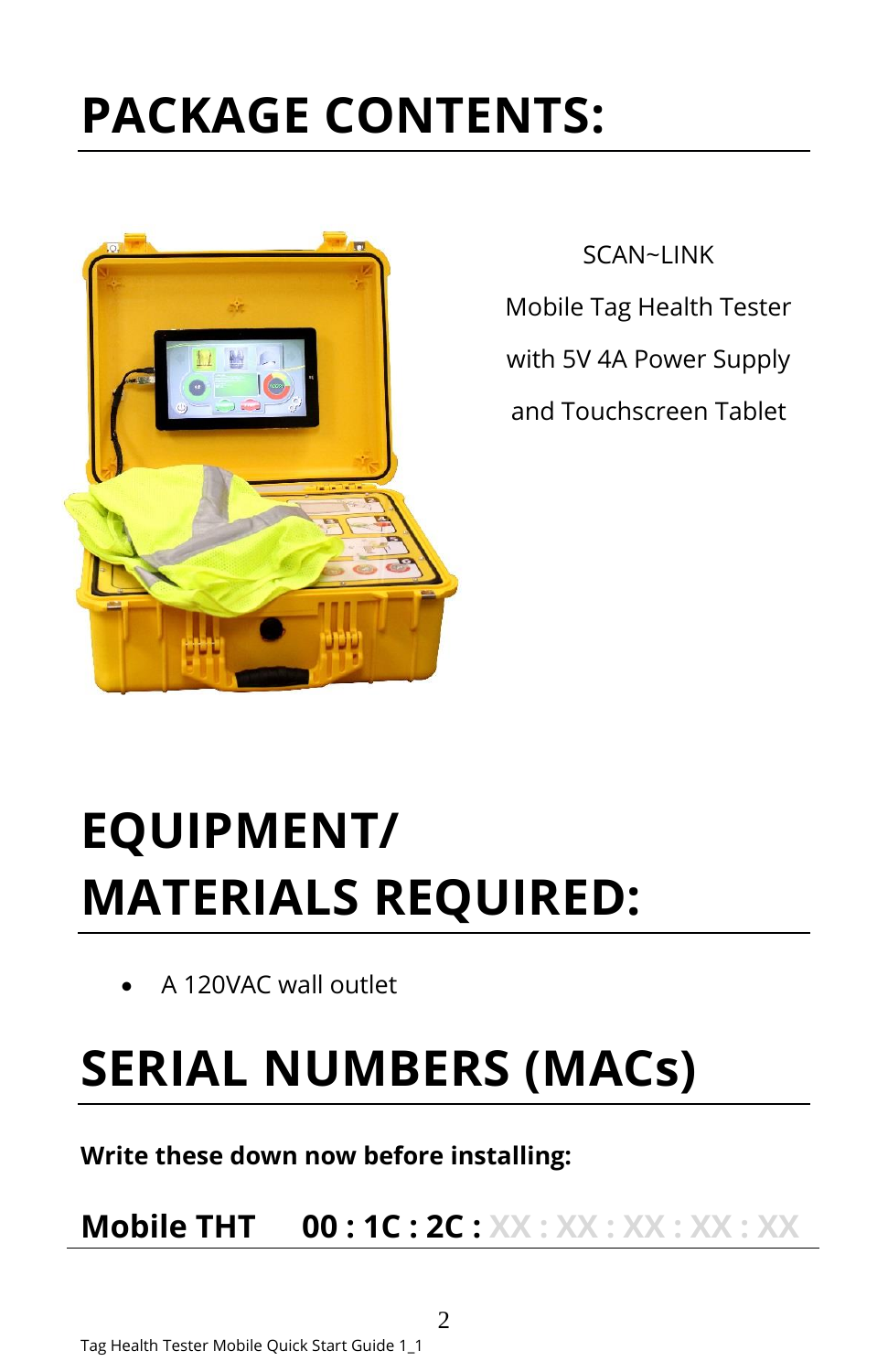# **USAGE INSTRUCTIONS**

### **POWER UP**

Open the case with the handle on the bottom half. The power adapter is stored inside.

Plug in the power adapter to the wall, and insert the barrel connector in to the base of the Tester, located between the hinges on the rear of the case.

## **TURN ON THE TOUCHSCREEN TABLET**

If the Tag Health Tester has been provided power, you should see a small orange light flashing in the top-left face of the tablet.

Press and hold the power button, located on the top edge of the tablet on the left, for three seconds.

The tablet takes approximately thirty seconds to fully start.

The Touchscreen will, after booting, show this:

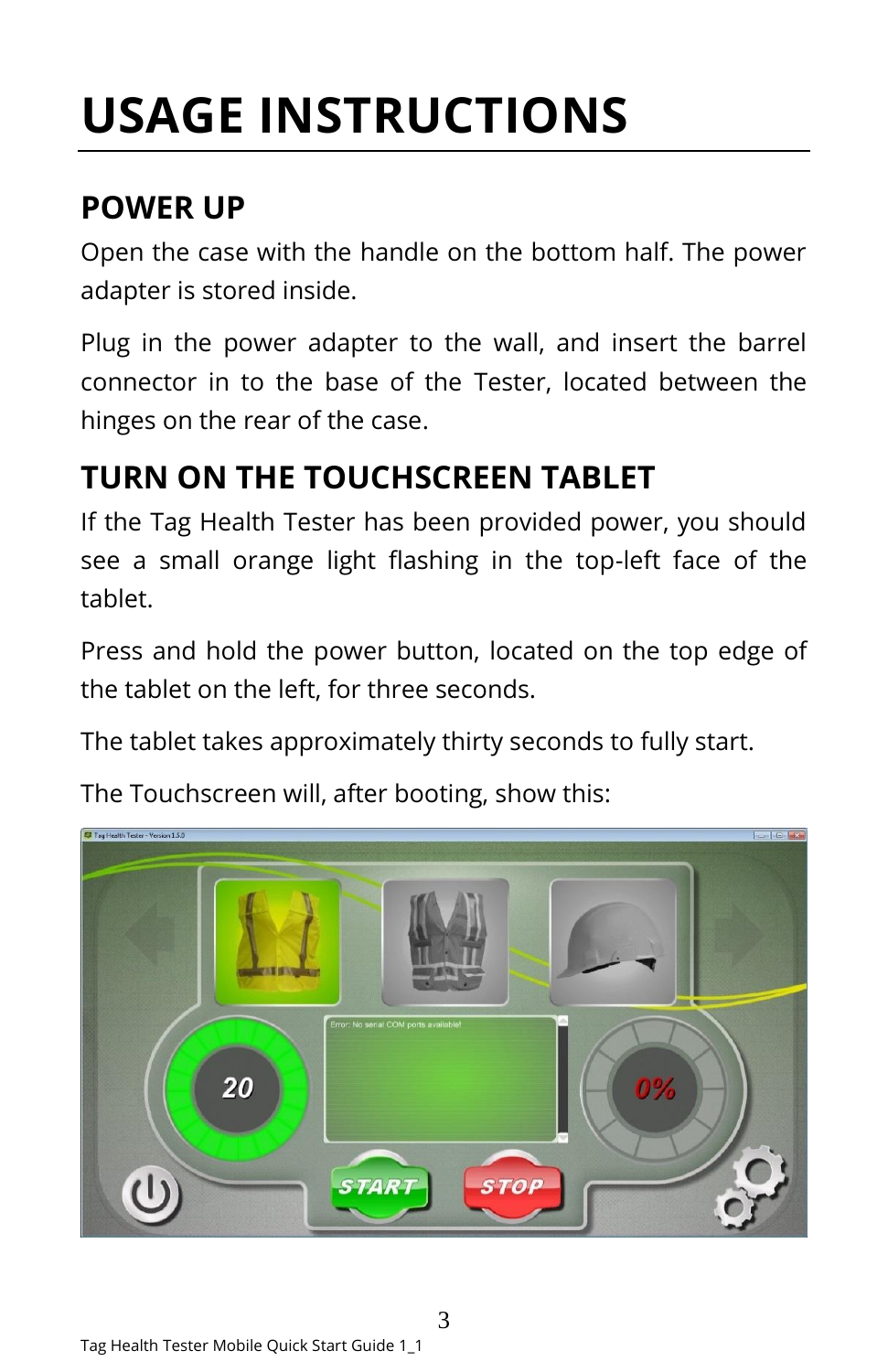## **SETTINGS**

By tapping on the gears in the bottomright corner you will see a settings page. Ensure that both sliders are all the way to the top (set to 63); this should be default. The COM port shown at the top may differ from the one shown in the image to the right.

Click the arrow in the bottom left corner to close this screen. You are now ready to test some apparel!



### **USAGE**



First, select the type of apparel you wish to test – yellow vest, orange vest, or hard hat – by clicking on the apparel type icon at the top of the screen.

Place the apparel on the Tester in the circular target on the left side of the case. Tap the 'Start' button. The timer will begin to count down, and the health tester will approach 100% as tags are detected. Scan time is typically under five seconds.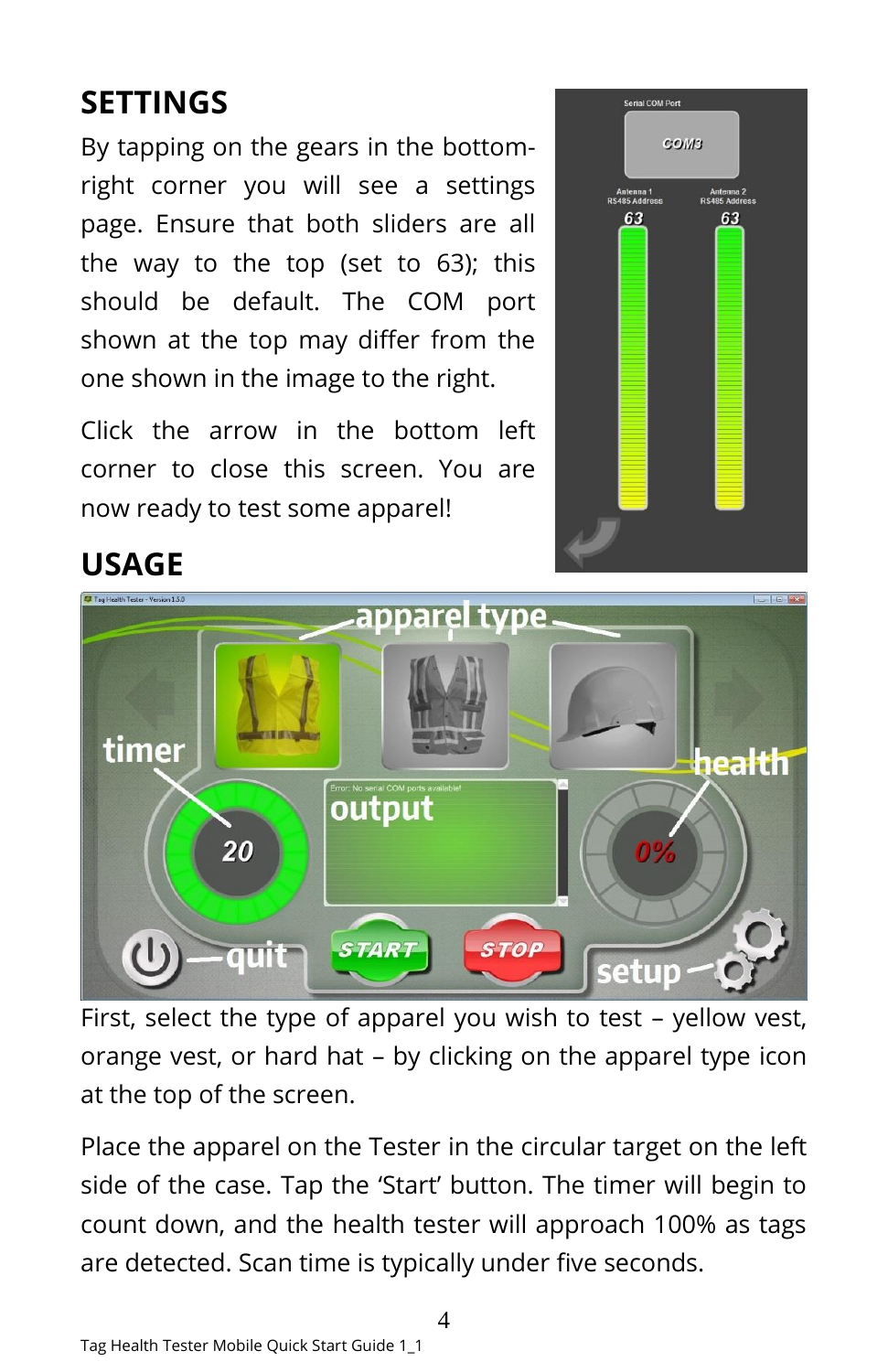When the scan is complete, and if all tags are okay, you should see this:



The output screen will indicate the MAC address of the apparel, and how many tags were detected.

A piece of apparel will pass if more than 90% of the tags are present.

If there are damaged tags, the scan will time out after twenty seconds, and you'll get a screen like this:



Tag Health Tester Mobile Quick Start Guide 1\_1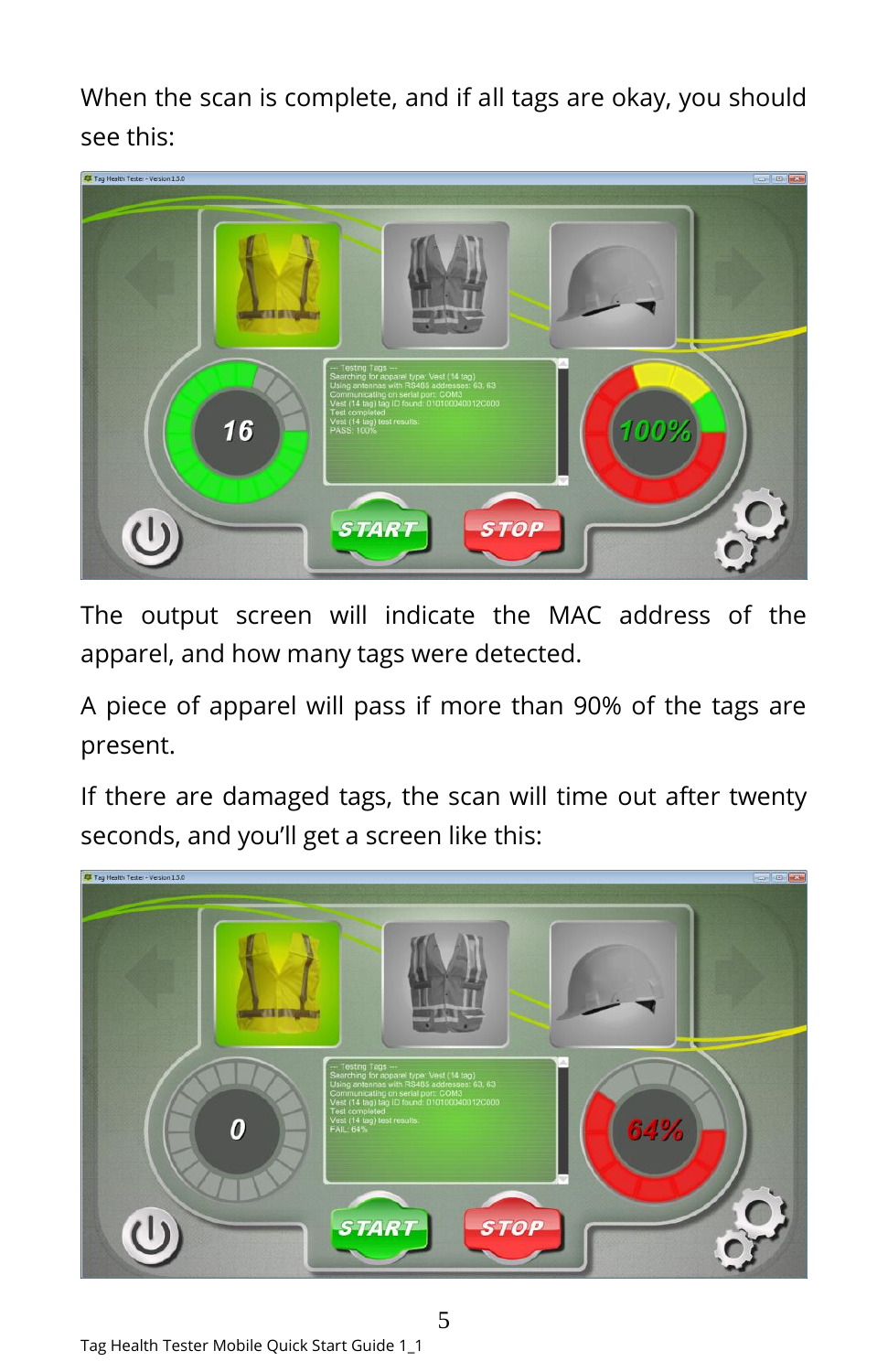This means that (in this case) only 9 of the 14 (64%) tags in the vest are functioning properly, and the vest should not be used.

Ensure to re-test a piece of apparel before discarding it, as poor positioning of the apparel can cause erroneous readings. You may move the apparel while scanning to ensure all the tags are within the detection zone above the Tag Health Tester.

## **EXITING**

Press the quit button (the power icon) in the bottom-left of the window. A confirmation dialog will appear:



Tap 'Shut Down' to turn off the touchscreen. When the orange light in the top-left face of the tablet returns to flashing, it is safe to disconnect the Power Adapter.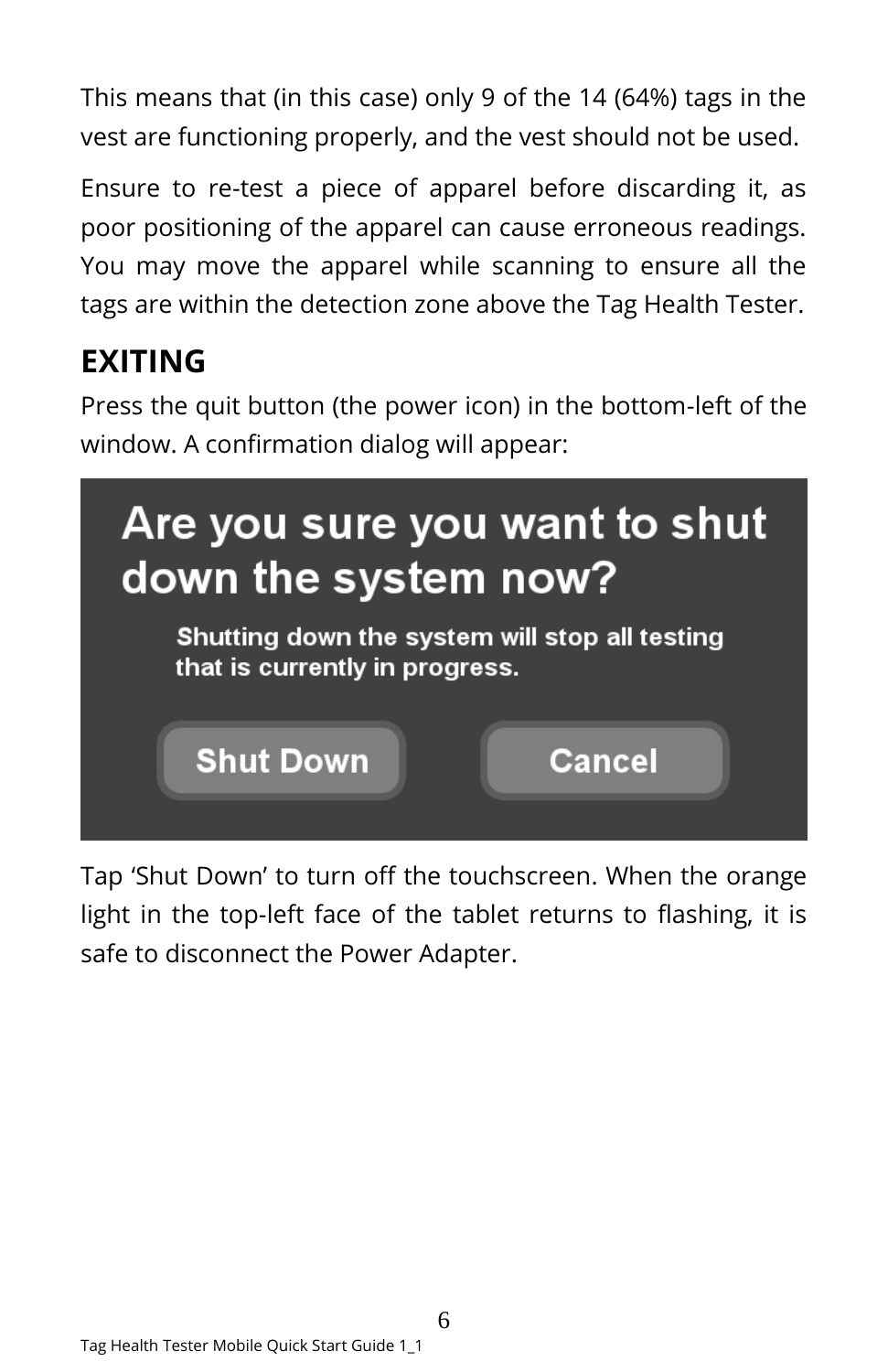# **TROUBLESHOOTING**

### **ERR: Communications timeout**

Ensure that the channels are both set to 63 in the settings section.

## **Apparel works fine in the field but the tester doesn't pass**

A SCAN~LINK Armour system alarms for the detection of even a single tag. We include many tags (up to fifteen in an orange Surveyor's vest) to improve redundancy and to cover all angles for optimal detection – as the RFID scan won't pass through a human body.

A vest that is detected in one direction may not be detected in another – for instance, a worker sitting or kneeling facing away from a machine may not be detected if the tags on the back or top of the garment are broken.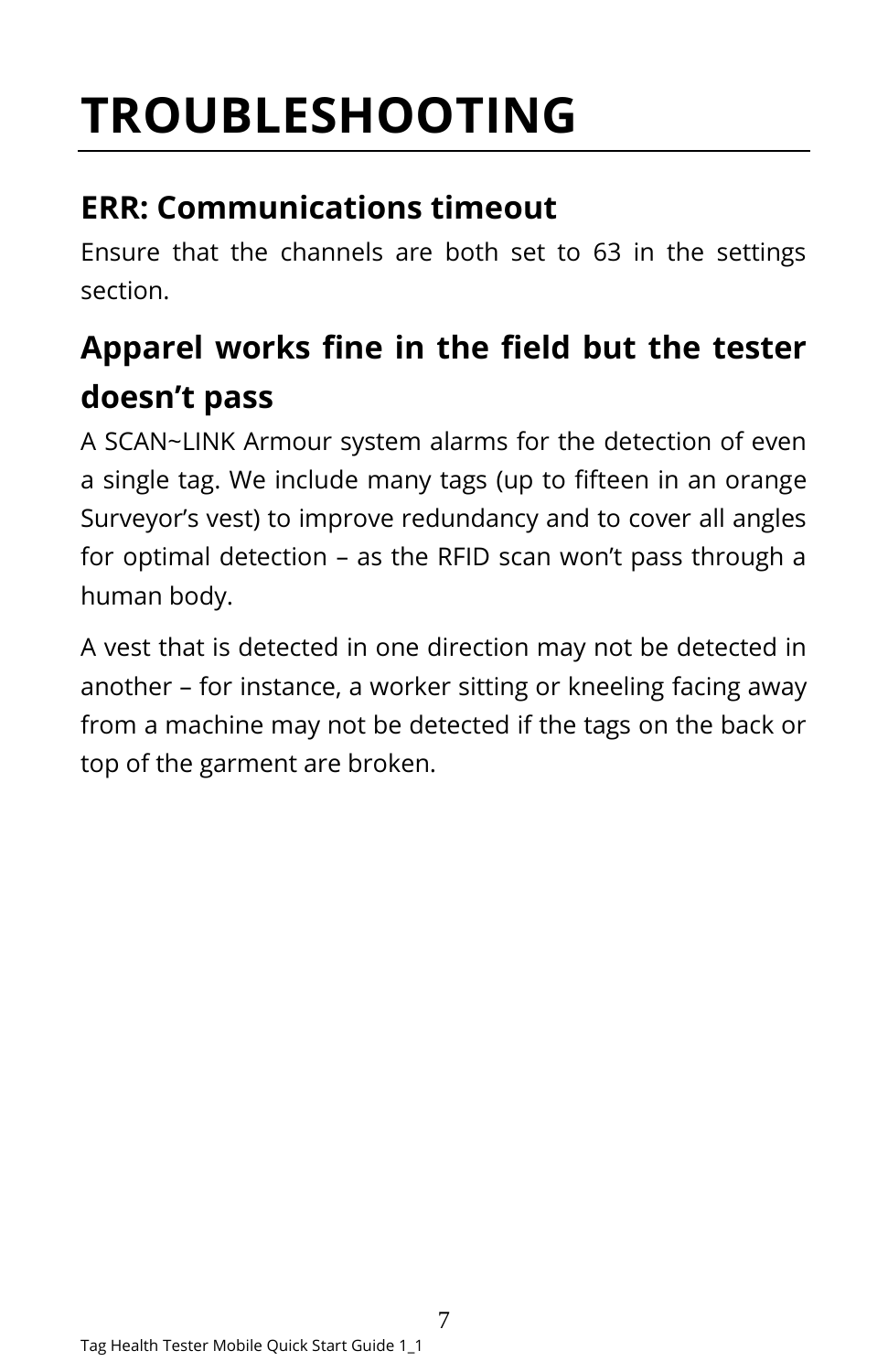# **SPECIFICATIONS**

| <b>Item</b>                                  | Value                                | <b>Notes</b>                                    |
|----------------------------------------------|--------------------------------------|-------------------------------------------------|
| <b>Input Voltage</b>                         | 5V DC                                |                                                 |
| <b>Input Current</b>                         | 3.5A                                 |                                                 |
| Power<br>Consumption                         | 20W                                  |                                                 |
| <b>Temperature</b><br>Range                  | -20 $^{\circ}$ C to +50 $^{\circ}$ C | Ambient                                         |
| <b>RFID Sensor Radio</b><br><b>Frequency</b> | $902.3 - 927.7$ MHz                  | North American unlicensed band                  |
| <b>Industry Canada</b><br>ID                 | 9283A-SLAU270NB                      | Registered under SCAN-LINK<br>Technologies Inc. |
| <b>FCC ID</b>                                | YUU-SLAU270NB                        | Registered under SCAN-LINK<br>Technologies Inc. |
| <b>Ingress</b><br><b>Protection</b>          | Designed for IP-65                   | Do NOT immerse                                  |
| <b>RoHS Compliant</b>                        | Yes                                  |                                                 |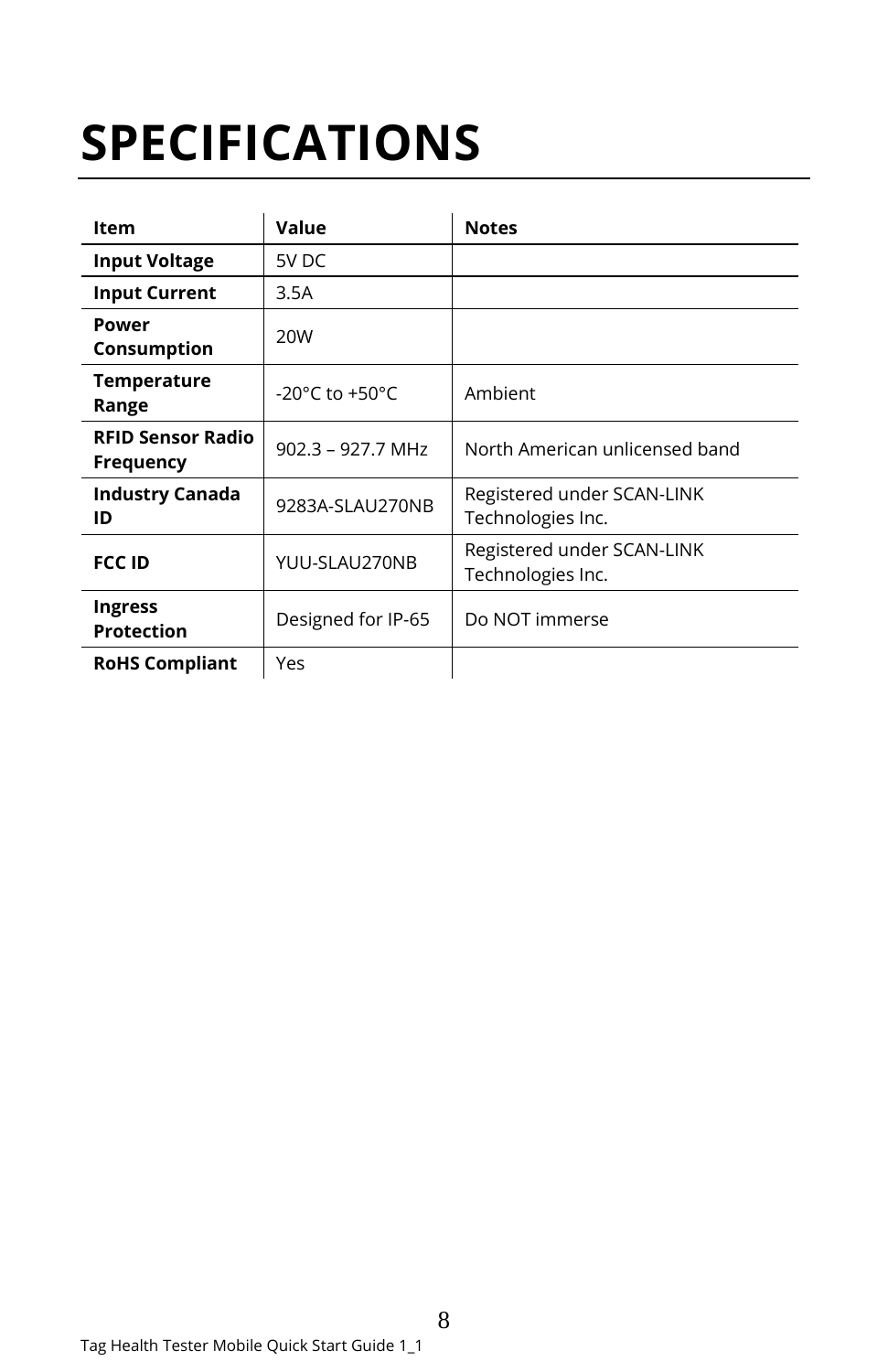# **LIMITED WARRANTY**

### **Manufacturer Limited Warranty and Limitation of Liability**

### **Warranty Coverage**

- 1. SCAN~LINK Technologies Inc. ("SCAN~LINK") warrants to the original end-user purchaser ("Purchaser") of this SCAN~LINK device ("Device") that the Device will be free from defects in materials and workmanship and will operate without mechanical failures under normal use, as defined in this Limited Warranty, for a period that commences on the date that the Device was delivered to the vendor who sold the Device ("Dealer") or delivered to the Purchaser, whichever date occurs first, and continues for twelve (12) months thereafter ("Warranty Period").
- 2. The warranty provided in this Limited Warranty is the only warranty SCAN~LINK provides for the Device. SCAN~LINK gives no other guarantee, warranty or condition, express, statutory, implied or collateral. No one else may give any guarantee, warranty, or condition on SCAN~LINK's behalf.
- 3. This Limited Warranty is not transferrable and is limited to the first Purchaser of the Device only.
- 4. If SCAN~LINK repairs or replaces the Device during the Warranty Period, the Warranty Period for the repaired or replaced Device will expire upon the expiration of the original Warranty Period. Moreover, the time taken for transit, repair and/or replacement whether under the Limited Warranty or otherwise shall not be excluded from the Warranty Period.
- 5. Warranty repairs must be carried out by SCAN~LINK or its authorized agents. This Limited Warranty will be void if repairs are attempted by any unauthorized party, including the Purchaser.
- 6. Warranty service or support provided by or on behalf of SCAN~LINK under this Limited Warranty is conditional on the Purchaser reporting any problem(s) with the Device to the Dealer within the Warranty Period.
- 7. The Dealer and SCAN~LINK working in conjunction will initially attempt to troubleshoot the Purchaser's concerns onsite with the Purchaser.
- 8. If SCAN~LINK determines that the Device qualifies for mail-in service, SCAN~LINK will issue a Return Merchandise Authorization ("RMA") authorizing shipping of the Device to SCAN~LINK.
- 9. Any Device shipped to SCAN~LINK is to be mailed in accordance with SCAN~LINK's instructions. SCAN~LINK bears no responsibility for any Device not shipped in accordance with its instructions.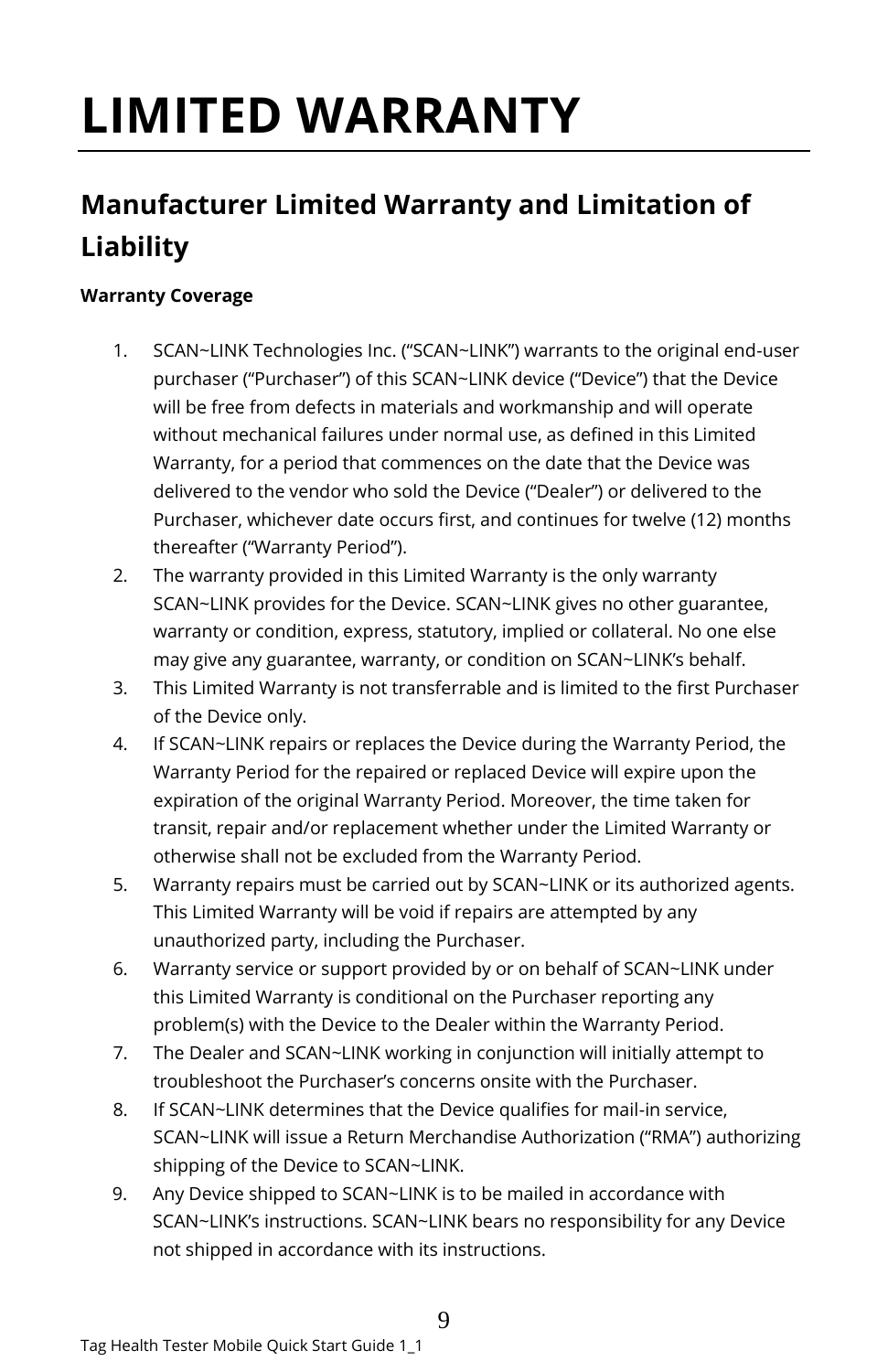- 10. After receiving the Device, if SCAN~LINK determines that the Device is defective and covered under this Limited Warranty, SCAN~LINK may at its absolute and sole discretion:
	- i. Repair the defective portion of the Device without charge to the Purchaser with new or reconditioned parts;
	- ii. Replace the defective Device without charge to the Purchaser with a comparable new or refurbished device; or
	- iii. Refund to the Purchaser the purchase price paid for the Device.
- 11. If SCAN~LINK determines that the Device is not covered by this Limited Warranty or that the Limited Warranty has been rendered void, SCAN~LINK will charge a fee for its efforts to diagnose and service any problems with the Device, reflecting its time, the cost of parts, and return shipping fees.
- 12. Service options, parts availability and response times may vary.
- 13. If SCAN~LINK provides a replacement Device, the returned Device becomes the property of SCAN~LINK and the replacement Device becomes the property of the Purchaser.

### **Warranty Exclusions and Limitations**

- 14. As determined solely by SCAN~LINK, the Limited Warranty does not apply in situations where damage, malfunction, or defect to the Device is caused by or results from:
	- i. misuse, alteration, modification, proximity or exposure to heat, accident, act of God, abuse, neglect or misapplication;
	- ii. use of the Device in conjunction with accessories, products, services, software, applications, or ancillary or peripheral equipment not expressly approved or provided by SCAN~LINK specifically for use with the Device;
	- iii. improper installation or operation not consistent with the Maintenance Procedures set out in the Manufacturer's Installation and Operating Instructions; or
	- **iv.** failure to maintain the Device in accordance with the Maintenance Procedures set out in the Manufacturer's Installation and Operating Instructions.

### **Limitation of Liability**

15. Except to the extent that SCAN~LINK is expressly prohibited by law from limiting or excluding remedies in relation to the Device, this Limited Warranty sets out the Purchaser's exclusive remedies for the Device and any other warranties, conditions, representations, or guarantees of any kind, either express or implied, including but not limited to implied warranties of